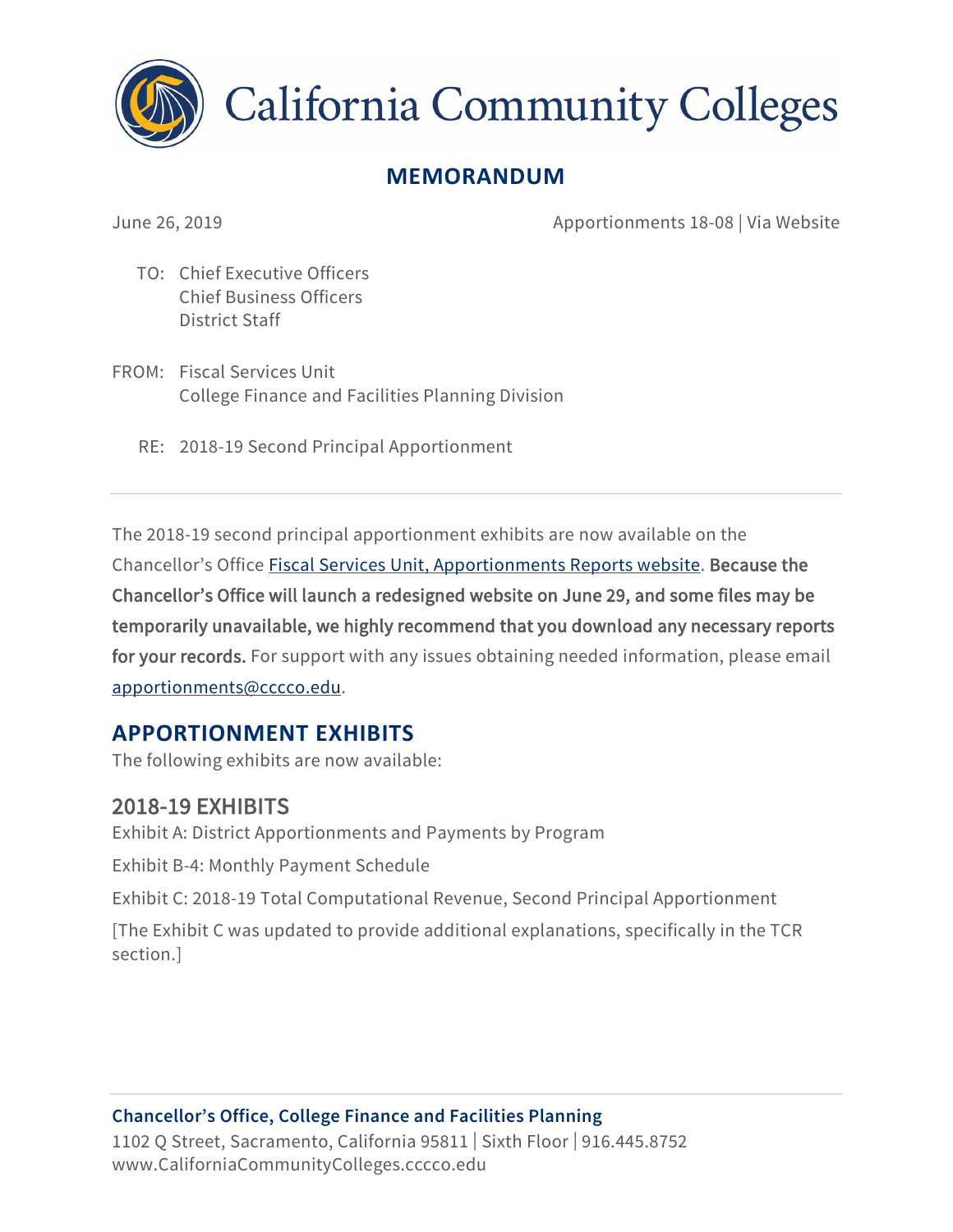#### 2017-18 EXHIBITS

Exhibit D: District Apportionments and Payments by Program

Exhibit E: Recalculation State General Apportionment by District

### 2016-17 EXHIBITS

Exhibit D: District Apportionments and Payments by Program

## EDUCATION PROTECTION ACCOUNT 2017-18 & 2018-19 EXHIBITS

Exhibit B-4b: Fourth Quarter 2018-19, Quarterly Payment Schedule

Exhibit B-4b: Adjustment 2017-18, Quarter Payment Schedule

Exhibit B-4b: Net to County and District

#### LEA APPRENTICESHIP TRAINING AND INSTRUCTION 2018-19

Exhibit B-4c: Monthly Payment by County and LEA

#### **BACKGROUND**

The second principal apportionment makes three primary sets of changes related to the Student Centered Funding Formula: 1) inclusion of new estimates of offsetting revenues, including property taxes and student enrollment fees; 2) changes included in the 2019 Budget Act and trailer legislation that has been sent to the Governor; and 3) routine adjustments to full-time equivalent students (FTES). The second principal apportionment also reflects corrections to calculations included in the first principal apportionment.

# ESTIMATES OF AVAILABLE REVENUES

The second principal apportionment adjusts estimates of revenues that are used to fund the general apportionment. Specifically, the second principal apportionment assumes \$3.346 billion in property tax revenues, of which \$2.986 billion offset state funds. Therefore, property tax revenues are \$66.89 million higher than assumed in the first principal apportionment. Further, the second principal apportionment assumes \$466.281 million in enrollment fee revenues, \$7.367 million more than assumed in the first principal apportionment.

# CHANGES INCLUDED IN THE 2019 BUDGET ACT AND TRAILER LEGISLATION

Although the Governor has not signed the 2019 Budget Act or related trailer bills as of this memorandum, the second principal apportionment assumes the budget agreement passed by the Legislature will be enacted. Specifically, for 2018-19, the budget increases state General Fund appropriations to \$3.647 billion, \$43.28 million more than reflected in the first principal apportionment.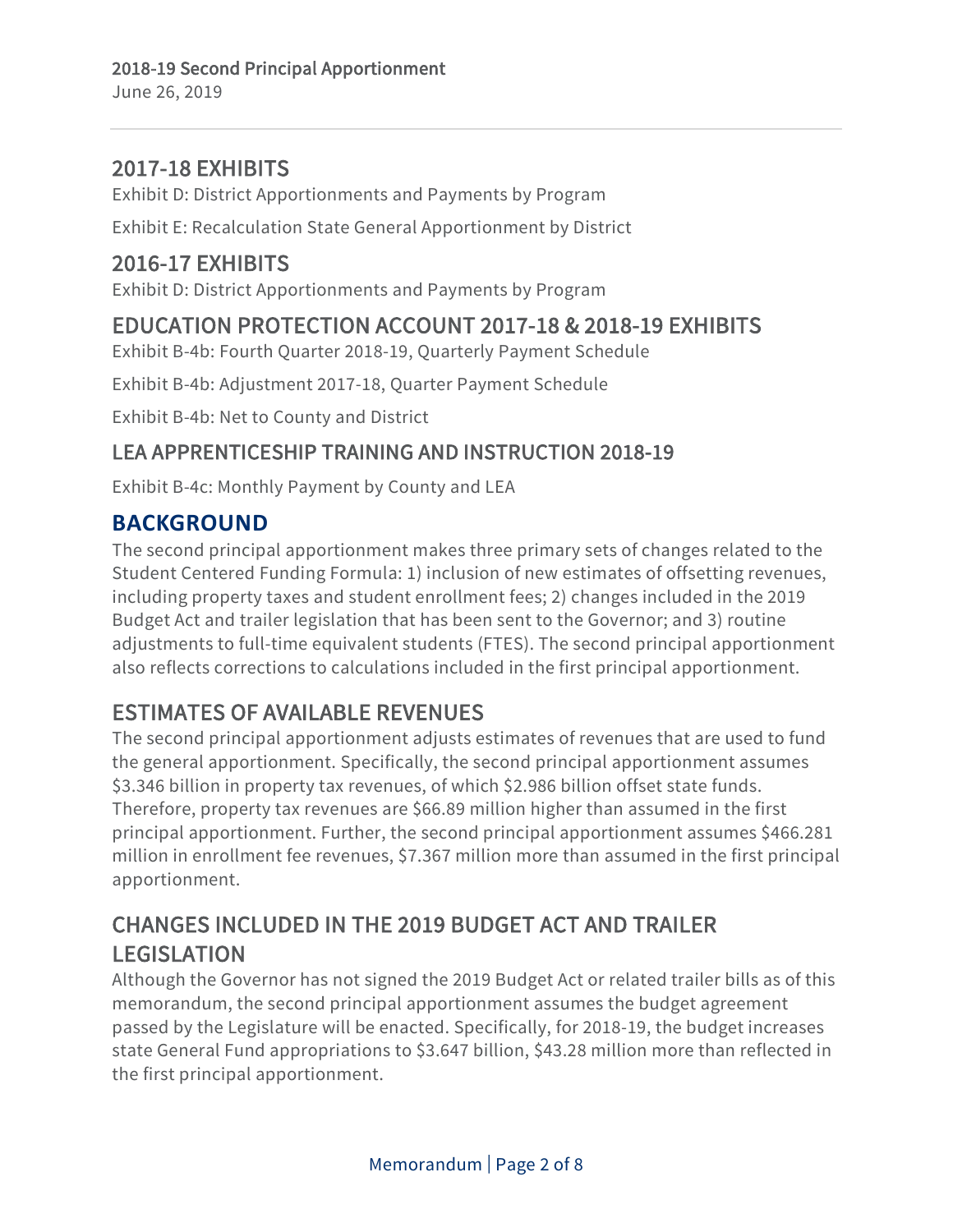#### Further, the budget changes the definition of a transfer student to rely on different data than the Chancellor's Office had used as part of the first principal apportionment. The transfer calculation described here applies to the 2018-19 apportionment only.

The trailer legislation directs the Chancellor's Office to use publicly available University of California (UC) data to count transfers to UC campuses, California State University (CSU) data to count CSU transfers, and CCC Chancellor's Office data to count transfers to private and out-of-state institutions. This direction changes the statewide transfer count in the prior year (2017-18), which is the data used for the current-year apportionment.

For the equity component of the student success allocation, which counts the number of transfers who were Pell Grant recipients and California College Promise Grant recipients, the second principal apportionment calculates those counts by multiplying the total number of transfers, as of the second principal apportionment, by 1) the percentage of Pell Grant recipient transfers in the first principal apportionment and 2) the percentage of California College Promise Grant recipient transfers in the first principal apportionment.

Statewide, these changes result in a reduction in the total computational revenue (TCR) of \$47.072 million. (You will find more detail about the changes made to the Student Centered Funding Formula in a forthcoming analysis.)

# ROUTINE ADJUSTMENTS

As with any year, the second principal apportionment reflects changes to FTES counts, which affects the base allocation. Statewide, from the first principal apportionment to the second principal apportionment:

- Credit FTES decreased by 6,036.66.
- Credit FTES for students in correctional facilities increased by 1,700.05.
- Credit FTES for special admit students increased by 8,393.67.
- Noncredit FTES increased by 948.83.
- Career development and college preparation (CDCP) FTES decreased by 620.91.

With these changes, statewide, the revenues allocated to the base allocation increased by \$32.825 million. This apportionment reflects an error by which districts were apportioned funds for FTES above their growth targets. Given the apportionment shortfall described below, as part of the final recalculation apportionment, the Chancellor's Office will reduce districts' FTES to no more than the growth target, unless sufficient funds are available to fund FTES above the target when the recalculation apportionment is made. Statewide, this correction will reduce the base allocation by \$17.073 million.

#### Memorandum | Page 3 of 8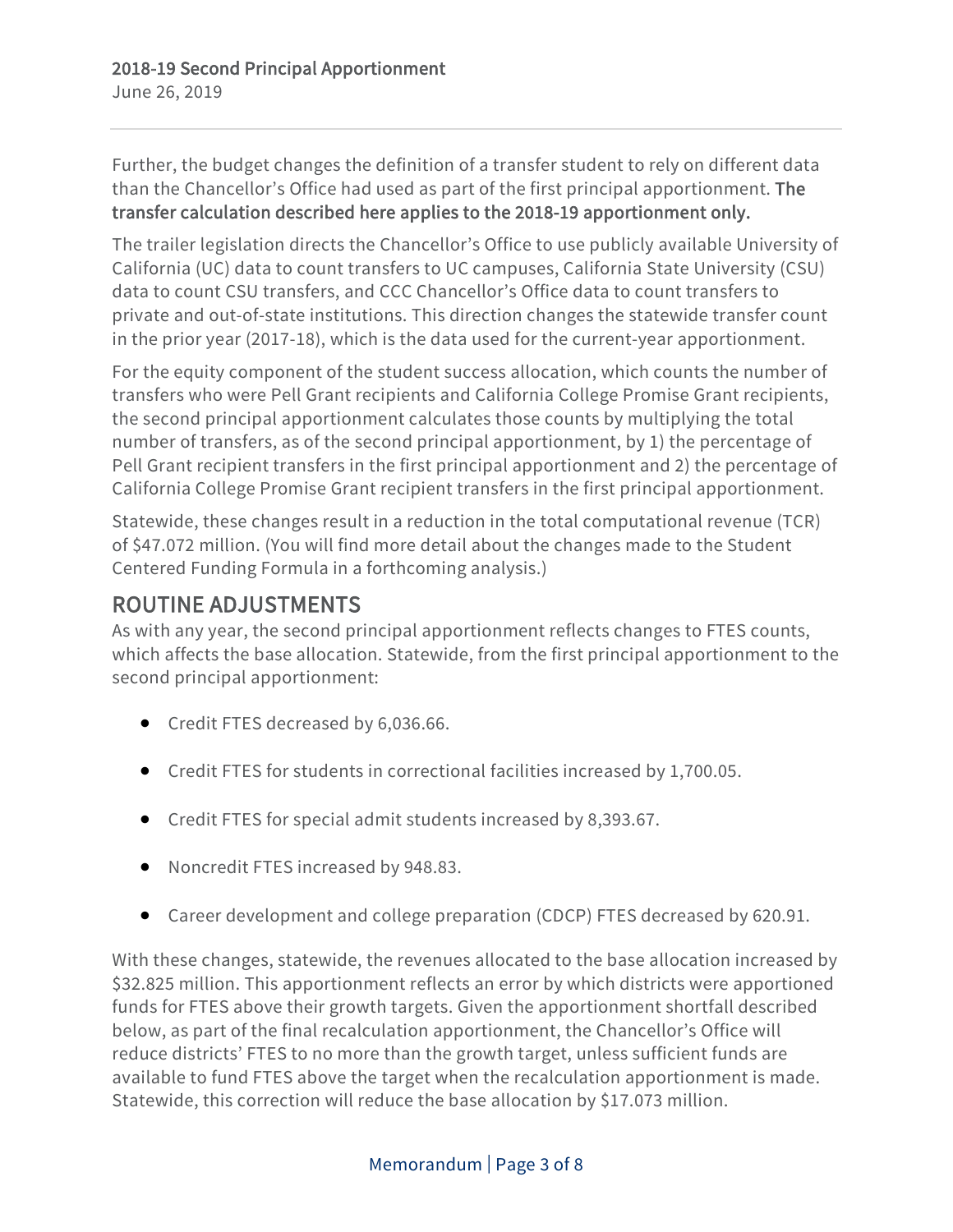### **CORRECTIONS**

The second principal apportionment makes the following corrections that had been made in the first principal apportionment:

- The grandparented rates for students in correctional institutions and special admit students were corrected for those districts for which the statute specifies unique higher rates.
- In "Section 1a: FTEs Allocation" of the Exhibit C, the "2017-18 Credit Used for the 3 Year Average" column was added to reflect the credit FTE workload used in the three-year calculation of credit FTES.

# **IMPLEMENTATION OF THE APPORTIONMENT GIVEN AVAILABLE RESOURCES**

On April 26, 2019, the Chancellor's Office issued a memorandum explaining the April version of the first principal apportionment. Consistent with the expectations communicated as part of the Student Centered Funding Formula, the Chancellor's Office apportioned to each district at least their 2017-18 TCR, adjusted by the 2018-19 COLA. The second principal apportionment continues that approach.

The table on the following page displays the TCR and available revenues as of the first principal apportionment (April revision), the second principal apportionment, and the 2019 Budget Act, with a calculation of the differences in the TCR and available revenues between the second principal apportionment and the 2019 Budget Act.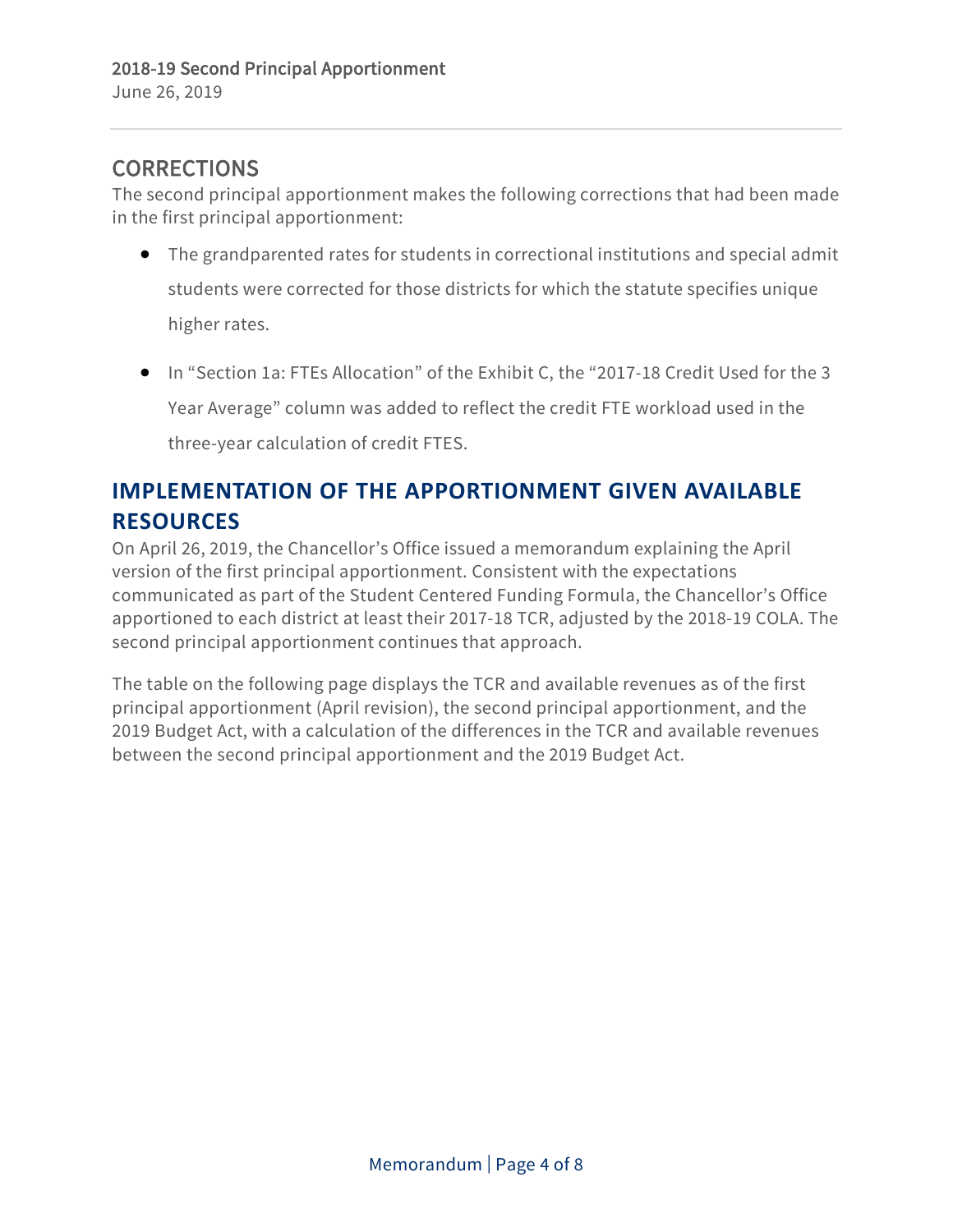#### 2018-19 General Apportionment Estimates (In Millions)

|                                                               | <b>P1</b><br>April 019 | <b>P2</b><br><b>June 2019</b> | 2019 Budget<br>Act   | Difference: P2 &<br><b>Budget Act</b> |
|---------------------------------------------------------------|------------------------|-------------------------------|----------------------|---------------------------------------|
| <b>Student Centered Funding Formula</b><br><b>Allocations</b> |                        |                               |                      |                                       |
| <b>Base</b>                                                   | \$4,918                | \$4,950                       | \$4,919              | \$<br>(31)                            |
| Supplemental                                                  | 1,396                  | 1,396                         | 1,391                | (5)                                   |
| <b>Student Success</b>                                        | 787                    | 739                           | 739                  | 0                                     |
| Total                                                         | \$7,101                | \$7,085                       | \$7,049              | \$<br>(36)                            |
| Minimum Revenue                                               | 113                    | 123                           | 116                  | (7)                                   |
| <b>Total Computational Revenue</b>                            | \$7,214                | \$7,208                       | \$7,165              | \$ (43)                               |
| <b>Available Revenues</b>                                     |                        |                               |                      |                                       |
| <b>General Fund</b>                                           | \$3,604                | \$3,647                       | \$3,641              | \$<br>(6)                             |
| Local Property Tax                                            | 2,919                  | 2,987                         | 3,056                | 69                                    |
| <b>Enrollment Fees</b>                                        | 459                    | 466                           | 464                  | (2)                                   |
| Other Offsetting Revenues                                     | 4                      | 5                             | 4                    | (1)                                   |
| <b>Total Available Revenues</b>                               | \$6,987                | \$7,105                       | \$7,165              | \$<br>60                              |
| <b>Surplus (Shortfall)</b>                                    | \$ (228)               | \$ (103)                      | \$<br>$\overline{0}$ | \$103                                 |

As of the second principal apportionment, statewide, the available revenues are insufficient to fund the TCR, and the Chancellor's Office has apportioned less than the TCR. Consistent with the approach taken in the April revision of the first principal apportionment, a district's apportionment is calculated as follows:

- 1. A district's TCR was constrained to be no greater than 8.13 percent (three times the budgeted COLA) more than the 2017-18 TCR.
- 2. The difference between the "constrained TCR" and the 2017-18 TCR, adjusted by the COLA, was calculated.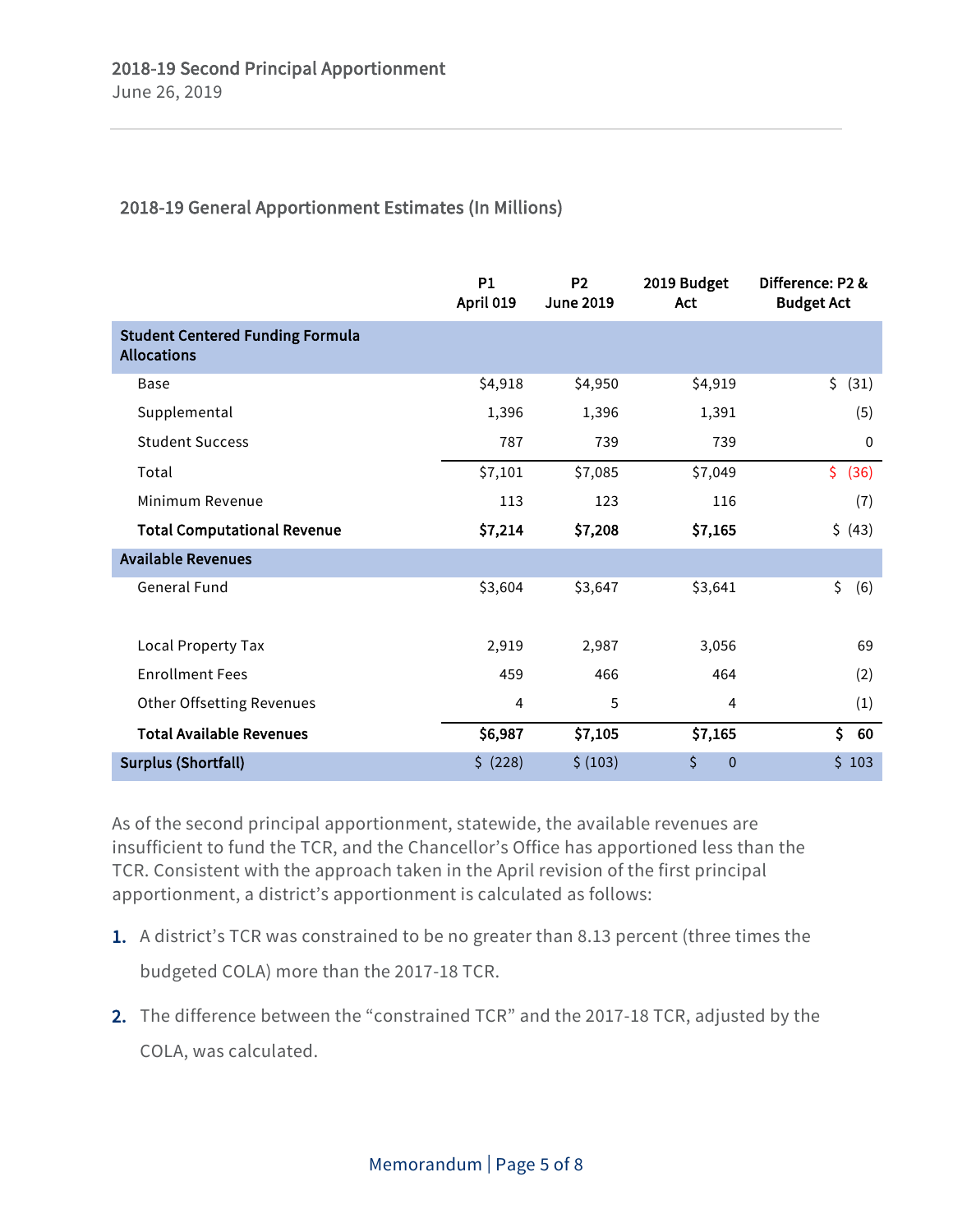- 3. The difference was divided by the sum of all of the districts' differences to calculate each district's percentage.
- 4. Each district's percentage was multiplied by the remaining available revenues to calculate the district's proportionate share of those revenues.
- 5. The proportionate share was added to the district's 2017-18 TCR, adjusted by COLA, to determine the adjusted 2018-19 TCR at this point in time.

As with any year, the Chancellor's Office will again make adjustments in the recalculation apportionment. Should additional revenues be available then (e.g., if property tax revenues increase consistent with the state's assumptions), the Chancellor's Office would first apportion funds up to the constrained TCR and then apportion funds to those districts for which the TCR is above those totals.

#### **FCMAT CALCULATOR**

In partnership with the Fiscal Crisis and Management Assistance Team (FCMAT), FCMAT will update the [SCFF Calculator](http://fcmat.org/student-centered-funding-formula/) to reflect the second principal apportionment and notify SCFF Calculator Listserv subscribers once those updates are made. The Chancellor's Office encourages districts to visit the FCMAT website to subscribe to the [Listserv,](http://lists.fcmat.org/scripts/wa.exe?SUBED1=SCFF-CALCULATOR&A=1) download the most updated version of the calculator, and use this tool for multi-year budgeting projections. As a reminder, a [help desk](https://helpdesk.fcmat.org/) is available to provide committed support to users related to the use of the calculator. Your questions and feedback received through the help desk informs FCMAT on challenges you face and allows for continued improvement.

#### **QUESTIONS**

For questions about general apportionments, contact **apportionments@cccco.edu** or the staff listed below.

#### General Apportionments:

Randy Fong [rfong@cccco.edu,](mailto:rfong@cccco.edu) (916) 327-6238

Patricia Servin [pservin@cccco.edu,](mailto:pservin@cccco.edu) (916) 445-1163

#### Categorical Apportionments:

Patricia Servin [pservin@cccco.edu,](mailto:pservin@cccco.edu) (916) 445-1163 Jubilee Smallwood [jsmallwood@cccco.edu,](mailto:jsmallwood@cccco.edu) (916) 327-6225 Chay Yang [cyang@cccco.edu,](mailto:cyang@cccco.edu) (916) 445-8283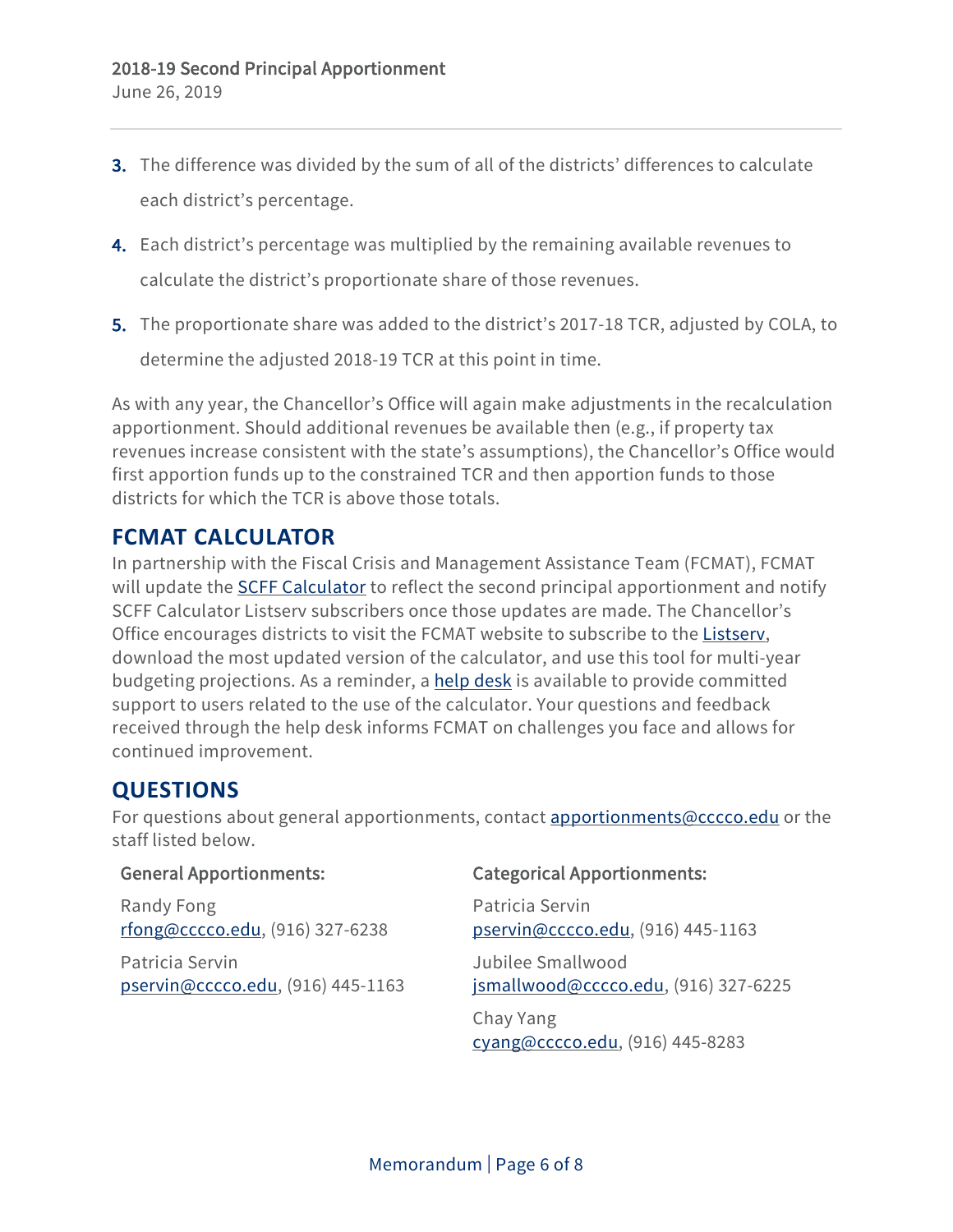# Categorical Program Apportionments Contacts

| Program                                                             | Name                   | <b>Email Address</b>   | Phone number     |
|---------------------------------------------------------------------|------------------------|------------------------|------------------|
| <b>Adult Education</b>                                              | Neil Kelly             | nkelly@cccco.edu       | $(916)$ 324-8895 |
| Apprenticeship                                                      | Nick Esquivel          | nesquivel@cccco.edu    | $(916)$ 445-4670 |
| Apprenticeship Instruction and Training                             | Nick Esquivel          | nesquivel@cccco.edu    | $(916)$ 445-4670 |
| <b>Basic Skills</b>                                                 | Chantée Guiney         | cguiney@cccco.edu      | $(916)$ 322-4260 |
| CalWORKs                                                            | Karen Baker            | kbaker@cccco.edu       | $(916)$ 445-8504 |
| California College Promise                                          | Ruby Nieto             | rnieto@cccco.edu       | $(916)$ 322-4300 |
| Campus Child Care & Development                                     | Jillian Luis           | jluis@cccco.edu        | $(916)$ 322-5246 |
| Certified Nurse Assistant Program                                   | <b>Brenda Fong</b>     | bfong@cccco.edu        | $(916)$ 323-2758 |
| Chancellor's Office Tax Offset Program (COTOP)                      | <b>Terence Gardner</b> | tgardner@cccco.edu     | $(916)$ 322-7412 |
| Cooperating Agencies for Foster Youth Education<br>Support (CAFYES) | Colleen Ganley         | cganley@cccco.edu      | $(916)$ 323-3865 |
| Cooperative Agencies Resources for Education (CARE)                 | Jillian Luis           | jluis@cccco.edu        | $(916)$ 322-5246 |
| Disabled Student Programs and Services (DSPS)                       | Linda Vann             | Ivann@cccco.edu        | $(916)$ 322-3234 |
| <b>Equal Employment Opportunity</b>                                 | Legal Main Line        | legalaffairs@cccco.edu | $(916)$ 445-4826 |
| Expanding the Delivery of Courses through Technology                | Gary Bird              | gbird@cccco.edu        | (916) 327-5904   |
| <b>Extended Opportunity Programs and Services (EOPS)</b>            | Jillian Luis           | jluis@cccco.edu        | $(916)$ 322-5246 |
| Foster and Kinship Care Education (FKCE)                            | Jillian Luis           | jluis@cccco.edu        | $(916)$ 322-5246 |
| <b>Full-Time Faculty Hiring</b>                                     | Chay Yang              | cyang@cccco.edu        | $(916)$ 445-8283 |
| <b>Full-Time Student Success Grant</b>                              | <b>Ruby Nieto</b>      | rnieto@cccco.edu       | $(916)$ 322-4300 |
| Guided Pathways (apportionments contact)                            | Michael Quiaoit        | mquiaoit@cccco.edu     | $(916)$ 327-6222 |
| Guided Pathways (program contact)                                   | Mia Keeley             | mkeeley@cccco.edu      | (916) 327-5898   |

Memorandum | Page 7 of 8